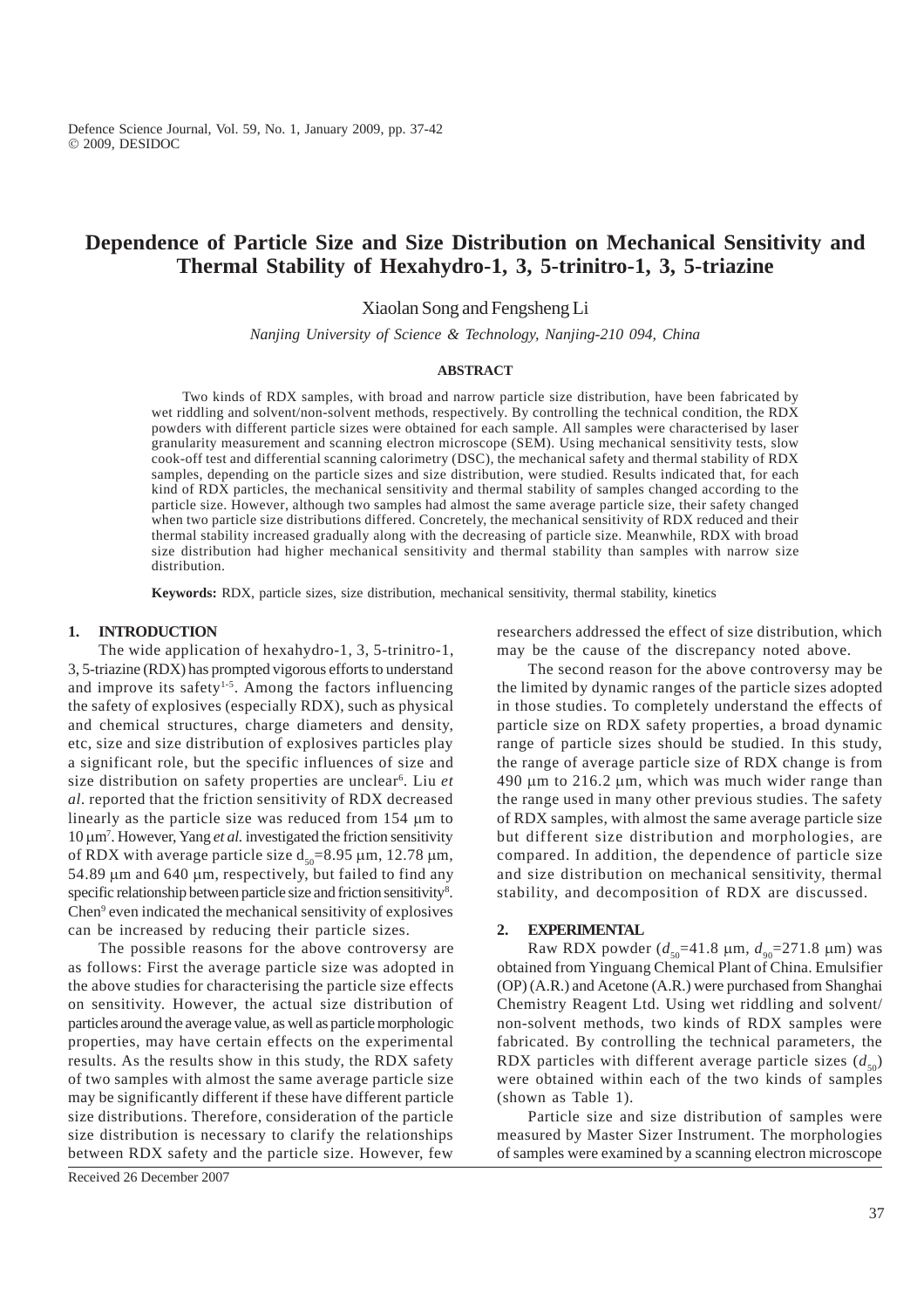| Method              | <b>Material</b> | Medium                               | <b>Technical parameters</b>           | $d_{50}$ (µm)           |
|---------------------|-----------------|--------------------------------------|---------------------------------------|-------------------------|
| Wet riddling        | Raw RDX         | Alcohol $(95 Wt.%)$                  | Size of sieves                        | 0.49, 2.86, 5.6, 10.4,  |
|                     |                 |                                      |                                       | 16.6, 41.8, 92.5, 153.3 |
| Solvent/non-solvent | Coarse RDX      | Acetone (solvent), aqueous           | Stirring rate, temperature difference | 2.29, 4.86, 19.4, 62.8  |
|                     |                 | solution of emulsifier (non-solvent) | between solvent and non-solvent       |                         |

**Table 1 Fabrication of RDX samples with different particle sizes and size distribution**

(S-4800). HGZ-1 impact instrument was used to test the impact sensitivity of RDX samples. Each sample (35 mg) was tested for 25 time to obtain a  $H_{50}$  (The  $H_{50}$  value represents the height from which dropping a 5 kg weight results in an explosive event in 50 per cent of the trials.). With 4 peering tests, an average value of  $H_{50}$  was calculated. WM-1 friction instrument (90°, 3.92 MPa) was employed to test the friction sensitivity of samples. Each sample (20 mg) was tested 25 time and an explosive probability *P* (%) was obtained. An average value of *P* was estimated with 4 peering tests. In slow cook-off test, the heating rate of each sample was at 3 °C·min<sup>-1</sup>. The self-accelerated temperature of each explosive charge in the course of heating was logged to estimate the thermal sensitivity of RDX samples. Differential scanning calorimetry (DSC) of samples was

performed on a TA Model Q600 differential scanning calorimeter under a floating  $N_{2}$  atmosphere (10 ml·min<sup>-1</sup>). The heating rates of each sample were at 5 °C·min-1, 10 °C·min-1 and  $20^{\circ}$ C·min<sup>-1</sup>.

## **3. CHARACTERISATION OF SAMPLES**

Figure 1 shows the particle size and size distribution of raw RDX and a part of prepared samples that have almost the same  $d_{50}$  but different size distribution.

Figure 1 (a) indicates that raw RDX with  $d_{50}$ =41.8 µm has a very broad size distribution ranging from 300 nm to 300 µm. Figure 1 (b) also shows a broad size distribution sample with three distribution peaks. However, the sample prepared by solvent/non-solvent exhibits a more narrow size distribution curve in Figure 1(c). It is distinct that although two samples



**Figure 1.** Size distribution of RDX samples: a- raw RDX powders,  $d_{so} = 41.8$  µm; b-prepared by riddling,  $d_{so} = 2.86$  µm; c-prepared by solvent/non-solvent method,  $d_{50}=2.29 \mu m$ .



**Figure 2.** SEM images of RDX samples: a-raw RDX powders,  $d_{50} = 41.8 \text{ µm}$ ; b-prepared by riddling,  $d_{50} = 2.86 \text{ µm}$ ; c-prepared by solvent/ non-solvent method,  $d_{50} = 2.29 \text{ }\mu\text{m}$ .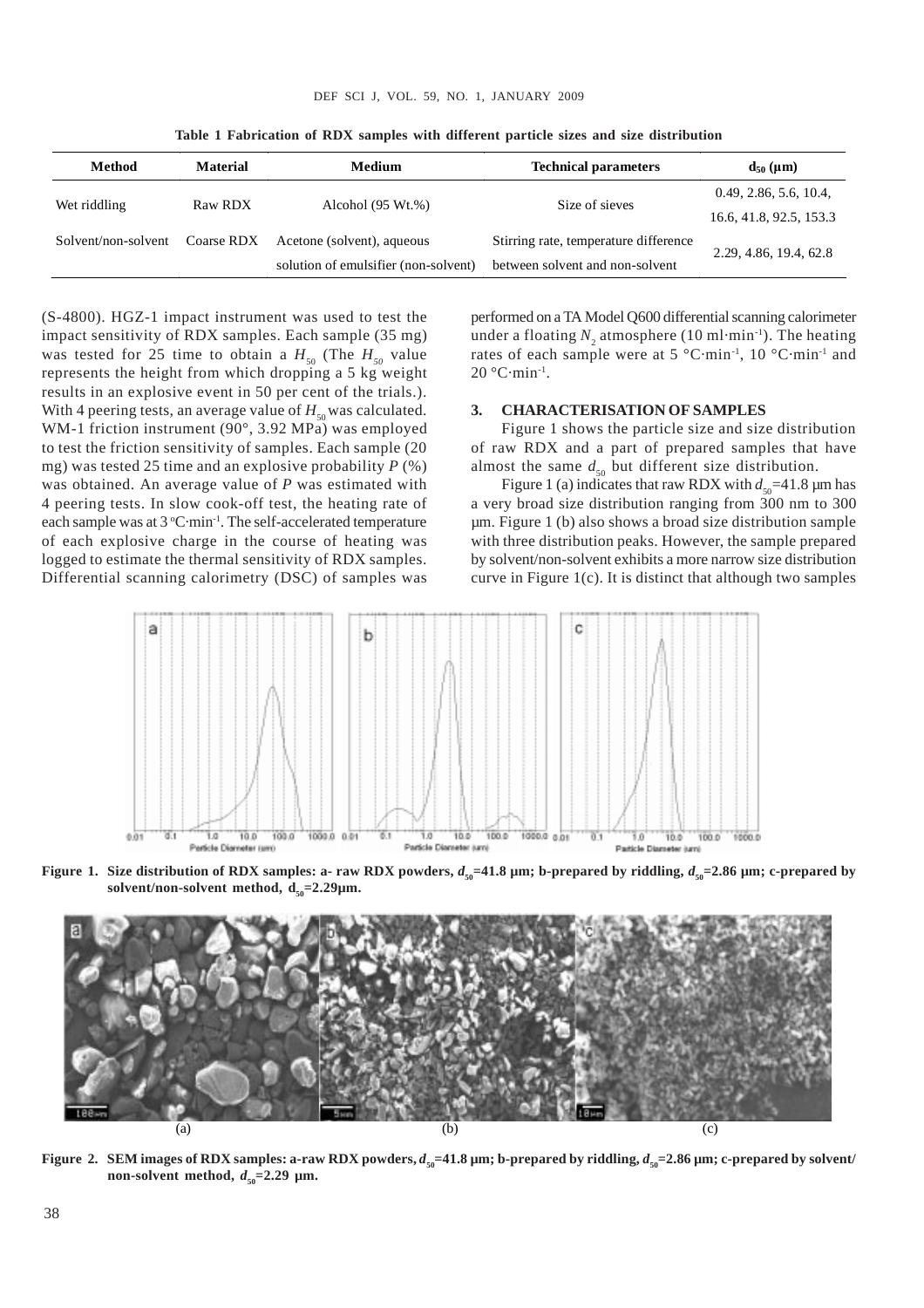(shown as Figs 1 (b) and 1 (c)) have almost the same  $d_{50}$ , their size distribution are considerably different. Figure 2 provides the SEM images of the above samples. The differences of microstructure among these kinds of particles are obvious. The morphology of raw RDX is nonuniform and shows irregular polyhedron shapes with very coarse surfaces. The morphology of sample shown in Fig. 2 (b) is similar to the raw powders, in which there are many little particles among large ones. Peculiarly, unlike the other two kinds of samples, the microstructure of particles prepared by solvent/non-solvent method is homogeneous and has cosh or spherule shapes.

## **4. MECHANICAL SENSITIVITY ANALYSES**

Small-scale mechanical sensitivity tests were performed on all the RDX samples prepared, the results are shown in Fig. 3. Every plot of Fig. 3 contains two curves corresponding to the trend of impact or friction sensitivity data changed as a function of particle size. For the samples with broad size distribution, the  $H_{50}$  increases as the particle size decreases. Especially within the scale of 0.49~41.8 µm, this trend is

while the external force acts on the smaller RDX particles, released heats will dissipate faster and the force acting on unit area of particles surfaces becomes lower due to the larger contacting area among these smaller particles. Therefore, "hot spot" is hard to form to enable detonation. Besides, "hot spot" is more likely to be formed at coarser surfaces because of their larger friction coefficient. Therefore, RDX with broad size distribution samples can generate more heats than those with narrow distribution when the two kinds of powders undergo the same mechanical stimulation.

## **5. THERMAL STABLITIES ANALYSES**

#### **5.1 Thermal Sensitivity Tests**

Figure 4 is made by two sub-plots of thermal sensitivity to particle size, corresponding to two kinds of RDX samples respectively. Plots  $(a, b)$  illustrate that the  $T_{\text{break}}$  of both kinds of samples decrease as their particle sizes become larger, which implies that the smaller RDX particles have lower thermal sensitivity. Comparing the experimental results between two kinds of samples, one finds that the influence of particle



**Figure 3. Impact and friction sensitivity of RDX samples as a function of particle size: a-prepared by riddling; b-prepared by solvent/ non-solvent method. The error bars are respectively the average and standard deviation, of the average value obtained from four peering tests.**

much clearer, indicating that these kind of particles with smaller size are more passive to impact force. In friction test, this kind of trend also exists, i.e., smaller particles have lower explosive probability. In Fig. 3(b), for samples with narrow size distribution, their impact and friction sensitivity both rise almost linearly along with increase of particle size from 2.29 µm to 62.8 µm. On the other hand, according to different particle sizes, the average value of  $H_{50}$  for narrow distribution samples ( $\overline{H}_{50}$ =52 cm) is slightly higher than that of broad distribution particles (=46.49 cm), suggesting that the former is more passive to impact stimuli. Meanwhile, the average value of explosive probability  $(\bar{p})$  of narrow distribution samples equals to 82 per cent, and is a bit lower than that of broad distribution samples ( $\bar{p}$ =85 per cent).

Hot spot theory can be employed to explain the above experimental results<sup>10</sup>. In the mechanical sensitivity tests,



**Figure 4. Self-accelerated temperature of RDX as a function of particle size: (a) a-prepared by riddling; (b) bprepared by solvent/non-solvent method**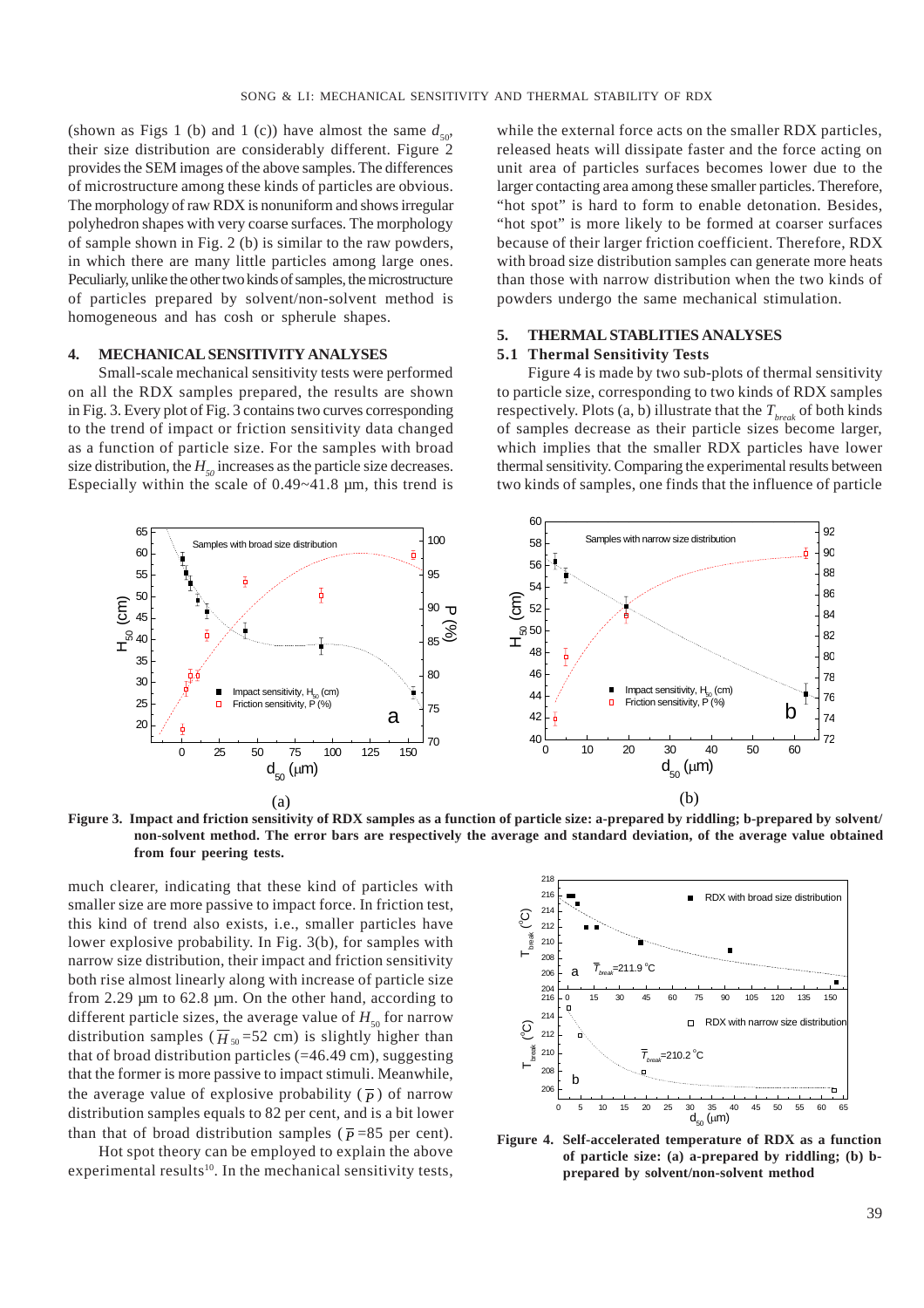size distribution on the thermal sensitivity of RDX is not that clear in terms of the little difference of average  $T_{break}$ values obtained from different particle sizes, in which the *T break* of broad size distribution samples is higher than that of narrow size distribution samples by only 1.7 °C.

#### **5.2 Thermal Decomposition Tests**

Figure 5 is the DSC curves of RDX samples with different size distribution in  $N_2$  atmosphere at the heating rates of 5 °C·min-1, 10 °C·min-1 and 20 °C·min-1. In each case, the temperature of the exothermic peak and the decomposition heat (determined by the area of the exothermic peak in DSC curve) decrease with decreasing heating rate. However, the results for the different kinds of samples do not generally where  $\overline{E}_a$  is final apparent active energy of thermal decomposition for a sample,  $E_{a_{(5-10K\cdot min^{-1})}}$ ,  $E_{a_{(5-20K\cdot min^{-1})}}$  and  $E_{a_{(10-20K\cdot min^{-1})}}$  are the active energies calculated from Eqn. (1) by Starink method.

Figure 6 shows the plots of apparent active energy  $(E_a)$  of thermal decomposition to the particle size and size distribution of RDX samples. In Fig. 6, for each kind of sample, no relationship is observes between and particle size. However, on comparing two kinds of samples, the average value (calculated with the data at different  $d_{\rm so}$ ) of for narrow size distribution samples  $(=109.6 \text{ kJ·mol<sup>-1</sup>)$  is lower than that for broad size distribution samples  $(=124.5 \text{ kJ·mol}^{-1})$ . As a result, it implies that samples with narrow size distribution will decompose first in the course of heating, which is in



**Figure 5.** DSC traces of RDX with different particle size and size distribution: (a) raw RDX powders,  $d_{\rm so}$ =41.8 µm; (b) prepared by **riddling,**  $d_{\rm so}$  =2.86  $\mu$ m; (c) prepared by solvent/non-solvent method,  $d_{\rm so}$ =2.29  $\mu$ m. Each inset is Starink' plot for the thermal decomposition peak of DSC curves. Symbol  $R^2$  is used to identify the linear coefficient of ln  $(T_p^{1.8.}\phi^{1.})$  to 1000 $T_p^{1.}$ 

shift to the same extent at any given heating rate.

To study the effects of particle size and size distribution on the apparent active energies of thermal decomposition of RDX, Starink method is used in kinetic evaluation. It is an order of magnitude more accurate than others and complies with the following equation $11,12$ .

$$
\ln\left(\frac{T_p^s}{\phi}\right) = A \cdot \frac{E_a}{RT_p} + C \tag{1}
$$

where  $T_p$  is the temperature of exothermic peak in DSC curve, K;  $\phi$  the heating rate, K·min<sup>-1</sup>;  $E_a$  is the active energy, J·mol-1; *s*, a constant, and *A* is a constant depending on the choice of *s*. In the case of Kissinger method *s*=2 and *A*=1, the Ozawa method *s*=0 and *A*=1.0518, while the Straink method  $s=1.8$  and  $A=1.0070-1.2\times10^{8}E_a$ . The last method is employed, and  $E_a$  of samples are determined. Because there are differences among values of  $R^2$  in the inserted graphs of Fig. 5, the final apparent active energy of each sample is expressed as an average value of  $E_a$  calculated from Starink's formula with DSC data collected at every two heating rates.

$$
\overline{E}_a = \frac{[E_{a(5-10K\cdot\min^{-1})} + E_{a(5-20K\cdot\min^{-1})} + E_{a(10-20K\cdot\min^{-1})}]}{3}
$$
(2)



**Figure 6. Plots of**  $\overline{E}_a$  **for RDX to particle size. The error bars are respectively the average and standard deviation** of the average value of  $\overline{E}_a$ .

accordance with the experimental results in Fig. 4.

As to thermal stability, heat conductivity of explosive plays a significant role. In general, as the particle size of explosive decreases, the specific surface area and the amount of atoms located on the particle surface increase, which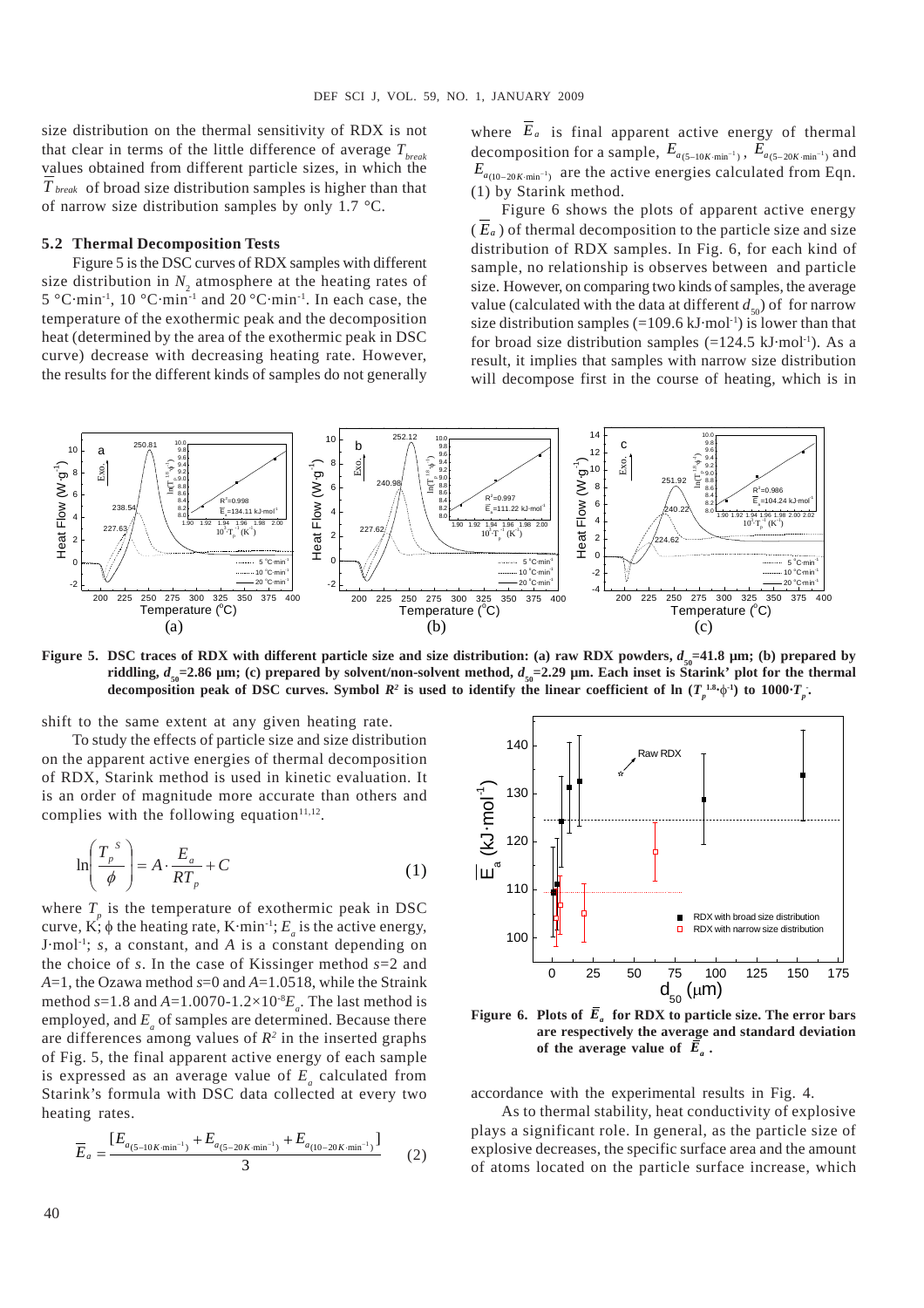means that the outer electronic orbit extends and the atoms vibrating space expands. These changes result in an improvement of the thermal conductivity among explosive particles<sup>13-15</sup>. As a result of higher thermal conductivity, the heats from thermal decomposition can be dissipated in time and further decomposition is restrained. Accordingly, smaller particles lead to higher thermal stability.

Furthermore, the contacting areas among the particles with smooth surfaces are lesser than those of particles with coarse surfaces. Therefore, thermal conductivity of narrow size distribution samples is lower, thus facilitating heat accumulation in the course of heating. If the heats generated are more than the heats which are radiated, temperature of explosive system increases continuously, thereby accelerating thermal decomposition of explosive again. Likely because of such self-catalytic reaction, the RDX samples with narrow size distribution exhibit lower values of *T break* and  $(E)$  betweem two kinds of samples.

## **6. SUMMARY**

In the introduction, not only many reported results about the influence of particle size on safety of explosives were summuised but also the discrepancies among them was shown. Therein, it was speculated that the size distribution of explosive particles directed the disunity. To investigate the effects of size distribution on mechanical sensitivity and thermal stability of explosives, two kinds of RDX samples with narrow and broad size distribution were fabricated by wet riddling and solvent/non-solvent methods. Meanwhile, through controlling the size of sieves and temperature differences between solvent and non-solvent etc, RDX with different particle sizes were obtained for each kind of sample. The results of the tests indicate that the particle size has a direct influence on safety properties of RDX, but such influence depends to a large extent on the size distribution as expected.

For both kinds of samples, the mechanical sensitivity decrease along with the decreas of the particle size. Moreover, in slow cook-off test, smaller RDX particles have lower thermal sensitivity. However, RDX with broad size distribution is more sensitive to mechanical action than the narrow size distribution samples when their  $d_{50}$  values are close. In addition, the average value of active energy for RDX samples with narrow size distribution is lower than samples of broad size distribution.

## **ACKNOWLEDGEMENTS**

This work is the combined output of several research groups in our centre. The authors would like to thank Chengfang Che of National Special Superfine Powders Engineering Research Centre in Nanjing University of Science &Technology for her enthusiastic supports in granularity

measurement and DSC analysis, and Dr Haridwar Singh of High Energy Materials Research Lab (HEMRL), India, for providing many helpful suggestions for our experiments.

## **REFERENCES**

- 1. Siviour, C.R.; Gifford, M.J. & Walley, S.M. Particle size effects on the mechanical properties of a polymer bonded explosive. *J. Mater. Sci.*, 2004, **39**, 1255-58.
- 2. Xu, S.Y.; Zhao, F.Q. & Li, S.W. Impact and friction sensitivity of composite modified double base propellant containing hexanitrohexaazaisowurtzitane (CL-20). *Chinese J. Prop. Technol.*, 2006, **27**, 182-86.
- 3. Horst, J.H. ter; Geertman, J.H. & Rosmalen, G.M. van. The effect of solvent on crystal morphology. *J. Crystal Growth*, 2001, **230**, 277-84.
- 4. Karakaya, P.; Sidhoum, M. & Christodoulatos, C. Aqueous solubility and alkaline hydrolysis of the novel high explosive hexanitrohexaazaisowurtzitane (CL-20). *J. Hazard. Mater.*, 2005, **B120**, 183-91.
- 5. Luman, J.R.; Wehrman, B. & Kuo, K.K. Development and characterization of high performance solid propellants containing nano-sized energetic ingredients. *In Proceedings Comb. Inst.*, 2007, **31**, 2089-96.
- 6. Liu, Y.C.; Wang, Z.S. & Lv, C.L. Influence of particlesize and gradation of RDX on the shock sensitivity of a polymer bonded explosive. *Acta Armamentarii*, 2005, **26**, 126-28.
- 7. Liu, Y.C.; Wang, J.H. & An, C.W. Effect of particle size of RDX on mechanical sensitivity. *Chinese J. Explos. Prop.*, 2004, **27**, 7-9.
- 8. Yang, B.L.; Chen, R.Y. & Cao, X.H. Influence of particle size of RDX on the detonation properties. *Chinese Initiators Pyrotech.*, 2004, **3**, 50-56.
- 9. Chen, T.S.; Zhang, Y.R. & Zhang, Y.H. Study on the influence of particle size on the mechanical sensitivity of HMX. *Chinese Sichuan Ordn. J.*, 2006, **5**, 27-28.
- 10. Armstrong, R.W.; Ammon, H.L. & Elban, W.L. Investigation of hot spot characteristics in energetic crystals. *Thermochim. Acta*, 2002, **384**, 303-13.
- 11. Fan, R.H.; Lu, H.L. & Sun, K.N. Kinetics of thermite reaction in *Al-Fe<sub>2</sub>O*<sub>3</sub> system. *Thermochim. Acta*, 2006, **440**, 129-31.
- 12. Vyazovkin, S. & Wight, C.A. Kinetics in solids. *Annu. Rev. Phys. Chem.*, 1997, **48**, 125–49.
- 13. Ye, Shuji; Tonokura, Kenichi & Kosh, Mitsuo. Energy transfer rates and impact sensitivity of crystalline explosives. *Comb. Flame*, 2003, **132**, 240-46.
- 14. Feng, X.J.; Wang, X.F. & Han, Z.L. The study of charging size influence on the response of explosives in slow cook-off test. *Expl. Shock Waves*, 2005, **25**, 285-88.
- 15. Tillotson, T.M.; Gash, A.E. & Simpson, R.L. Nanostructured energetic materials using sol-gel methodologies. *J. Non-Cryst. Solids*, 2001, **285**, 338-45.